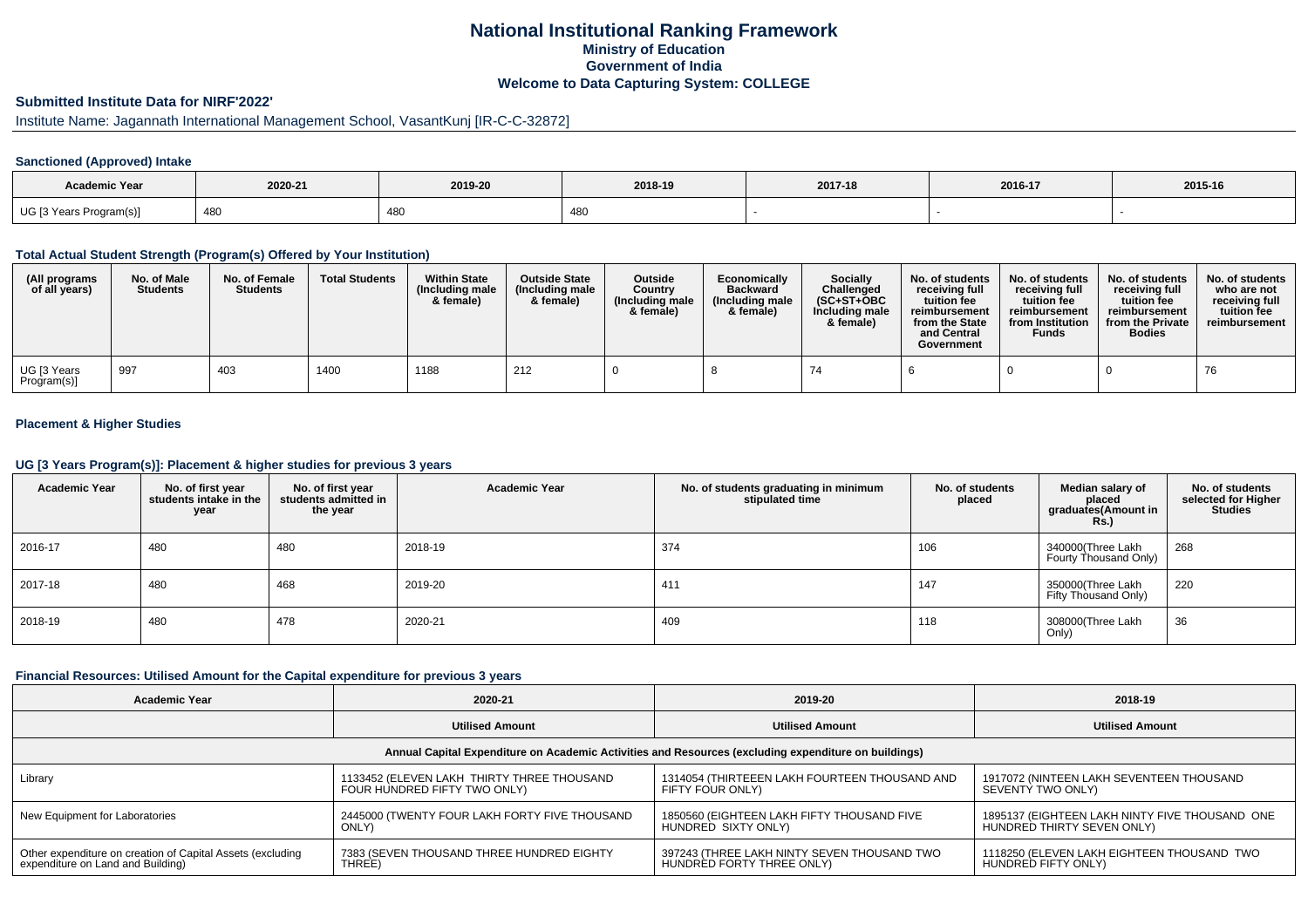### **Financial Resources: Utilised Amount for the Operational expenditure for previous 3 years**

| <b>Academic Year</b>                                                                                                              | 2020-21                                        | 2019-20                                       | 2018-19                                    |  |  |  |  |  |  |
|-----------------------------------------------------------------------------------------------------------------------------------|------------------------------------------------|-----------------------------------------------|--------------------------------------------|--|--|--|--|--|--|
|                                                                                                                                   | <b>Utilised Amount</b>                         | <b>Utilised Amount</b>                        | <b>Utilised Amount</b>                     |  |  |  |  |  |  |
| <b>Annual Operational Expenditure</b>                                                                                             |                                                |                                               |                                            |  |  |  |  |  |  |
| Salaries (Teaching and Non Teaching staff)                                                                                        | 73509757 (SEVEN HUNDRED THIRTY FIVE LAKH NINTY | 70553928 (SEVEN HUNDERD FIVE LAKH FIFTY THREE | 67206029 (SIX HUNDRED SEVENTY TWO LAKH SIX |  |  |  |  |  |  |
|                                                                                                                                   | SEVEN THOUSAND FIFTY SEVEN ONLY)               | THOUSAND NINE HUNDRED TWENTY EIGHT ONLY)      | THOUSAND TWENTY NINE ONLY)                 |  |  |  |  |  |  |
| Maintenance of Academic Infrastructure or consumables and                                                                         | 17642295 (ONE HUNDRED SEVENTY SIX LAKH FORTY   | 20545703 (TWO HUNDRED FIVE LAKH FORTY FIVE    | 21387062 (TWO HUNDRED THIRTEEN LAKH EIGHTY |  |  |  |  |  |  |
| other running expenditures(excluding maintenance of hostels<br>and allied services, rent of the building, depreciation cost, etc) | TWO THOUSAND TWO HUNDRED NINTY FIVE ONLY)      | THOUSAND SEVEN HUNDRED THREE ONLY)            | SEVEN THOUSAND SIXTY TWO ONLY)             |  |  |  |  |  |  |
| Seminars/Conferences/Workshops                                                                                                    | 848028 (EIGHT LAKH FORTY EIGHT THOUSAND TWENTY | 806687 (EIGHT LAKH SIX THOUSAND SIX HUNDRED   | 745164 (SEVEN LAKH FORTY FIVE THOUSAND ONE |  |  |  |  |  |  |
|                                                                                                                                   | EIGHT ONLY)                                    | EIGHTY SEVEN ONLY)                            | HUNDRED SIXTY FOUR ONLY)                   |  |  |  |  |  |  |

# **PCS Facilities: Facilities of physically challenged students**

| 1. Do your institution buildings have Lifts/Ramps?                                                                                                         | Yes, more than 80% of the buildings |
|------------------------------------------------------------------------------------------------------------------------------------------------------------|-------------------------------------|
| 2. Do your institution have provision for walking aids, including wheelchairs and transportation from one building to another for<br>handicapped students? | Yes                                 |
| 3. Do your institution buildings have specially designed toilets for handicapped students?                                                                 | Yes, more than 80% of the buildings |

### **Faculty Details**

| Srno | Name                      | Age | Designation                | Gender | Qualification | <b>Experience (In</b><br>Months) | <b>Currently working</b><br>with institution? | <b>Joining Date</b> | <b>Leaving Date</b>      | <b>Association type</b> |
|------|---------------------------|-----|----------------------------|--------|---------------|----------------------------------|-----------------------------------------------|---------------------|--------------------------|-------------------------|
|      | Ms Priyanka Rattan        | 36  | <b>Assistant Professor</b> | Female | <b>MCA</b>    | 143                              | Yes                                           | 02-01-2019          | --                       | Regular                 |
| 2    | Dr Nidhi Gupta            | 43  | Professor                  | Female | Ph.D          | 224                              | Yes                                           | 11-01-2019          | $\overline{\phantom{a}}$ | Regular                 |
| 3    | Dr Hakimuddin Khan        | 42  | Associate Professor        | Male   | Ph.D          | 180                              | Yes                                           | 03-02-2011          | $\overline{\phantom{a}}$ | Regular                 |
|      | Prof Bhushan<br>Manchanda | 71  | Professor                  | Male   | <b>MBA</b>    | 588                              | Yes                                           | 14-01-2010          | $\overline{\phantom{a}}$ | Adhoc / Contractual     |
| 5    | Dr Himani Gupta           | 45  | Associate Professor        | Female | Ph.D          | 204                              | Yes                                           | 31-07-2009          | $\overline{\phantom{a}}$ | Regular                 |
| 6    | <b>Ms Swati Mathur</b>    | 43  | <b>Assistant Professor</b> | Female | <b>MBA</b>    | 233                              | Yes                                           | 22-07-2019          | $\overline{\phantom{a}}$ | Regular                 |
|      | Mr Vipul Singh            | 45  | <b>Assistant Professor</b> | Male   | <b>MBA</b>    | 240                              | Yes                                           | 28-01-2013          | $\overline{\phantom{a}}$ | Regular                 |
| 8    | Ms Divya Gupta            | 35  | <b>Assistant Professor</b> | Female | <b>PGDM</b>   | 144                              | Yes                                           | 25-07-2016          | $\overline{\phantom{a}}$ | Regular                 |
| 9    | Ms Anshu Punshi           | 29  | <b>Assistant Professor</b> | Female | <b>MBA</b>    | 96                               | Yes                                           | 25-07-2018          | $\overline{\phantom{a}}$ | Regular                 |
| 10   | Dr Satish Kumar<br>Dogra  | 61  | Professor                  | Male   | Ph.D          | 456                              | Yes                                           | 27-06-2004          | $\overline{\phantom{a}}$ | Regular                 |
| 11   | Dr Ashok Sharma           | 42  | Associate Professor        | Male   | Ph.D          | 204                              | Yes                                           | 01-08-2006          | $\overline{\phantom{a}}$ | Regular                 |
| 12   | Dr Suchitra<br>Srivastava | 50  | Associate Professor        | Female | Ph.D          | 222                              | Yes                                           | 20-07-2015          | $\overline{\phantom{a}}$ | Regular                 |
| 13   | Dr Anu Bhardwai           | 42  | <b>Assistant Professor</b> | Female | Ph.D          | 204                              | Yes                                           | 01-07-2017          | $\overline{\phantom{a}}$ | Regular                 |
| 14   | Dr Shruti Bhuttani        | 35  | <b>Assistant Professor</b> | Female | Ph.D          | 156                              | Yes                                           | 19-07-2010          | $\sim$                   | Regular                 |
| 15   | Ms Nisha<br>Wadhawan      | 42  | <b>Assistant Professor</b> | Female | M.Tech        | 168                              | Yes                                           | 05-09-2011          | $\overline{\phantom{a}}$ | Regular                 |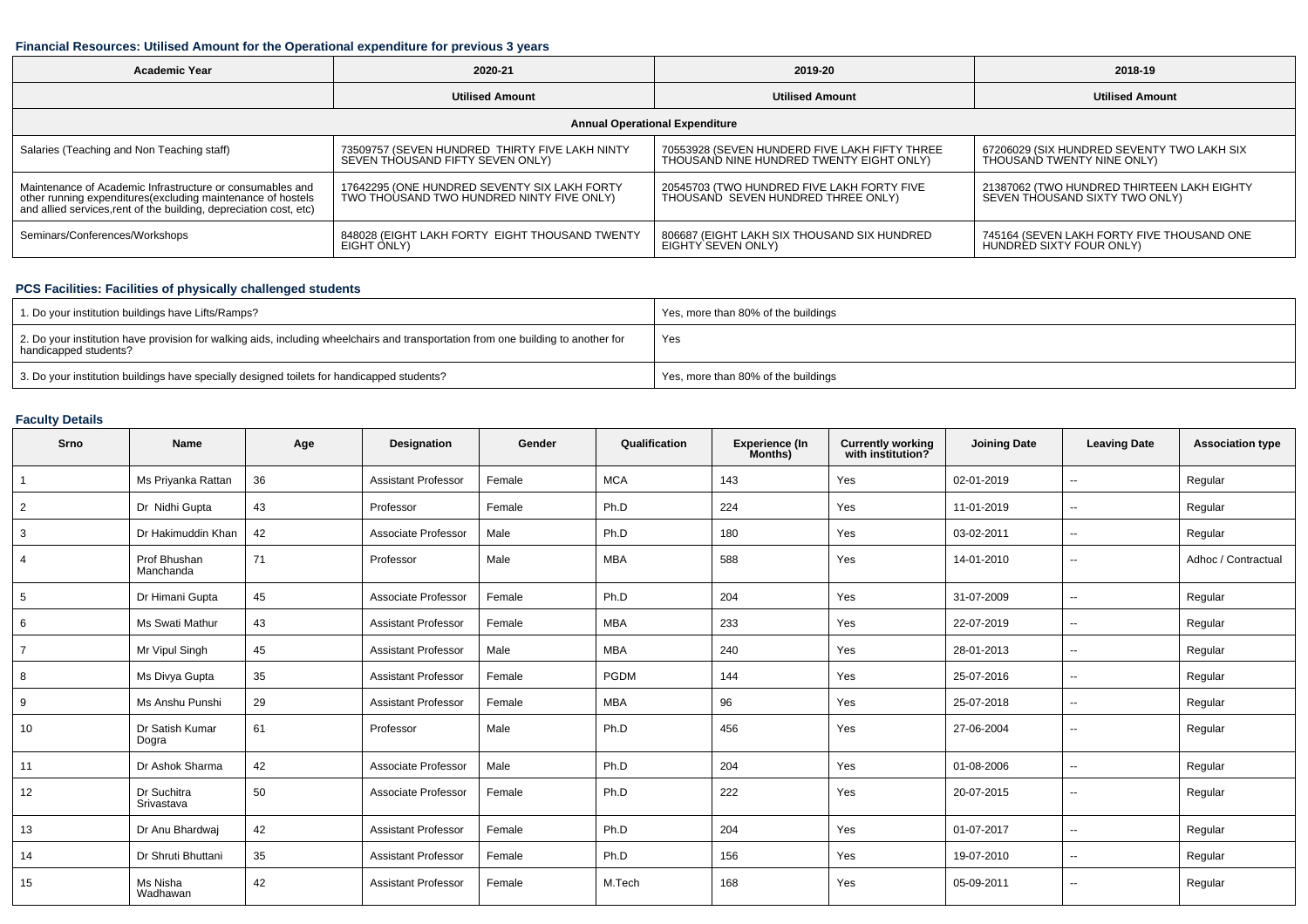| 16 | Dr Pramod Kumar<br>Pandey    | 38     | <b>Assistant Professor</b> | Male   | Ph.D                                   | 132 | Yes | 19-07-2010 | $\overline{\phantom{a}}$ | Regular |
|----|------------------------------|--------|----------------------------|--------|----------------------------------------|-----|-----|------------|--------------------------|---------|
| 17 | Mr Gaurav Bhardwaj           | 27     | <b>Assistant Professor</b> | Male   | M.A.(Economics)                        | 63  | Yes | 01-08-2019 | $\sim$                   | Regular |
| 18 | Dr Meenakshi<br>Narula       | 52     | Professor                  | Female | Ph.D                                   | 312 | Yes | 14-07-2008 | --                       | Regular |
| 19 | Dr Anisha Tandon             | 37     | <b>Assistant Professor</b> | Female | Ph.D                                   | 168 | Yes | 27-07-2009 | -−                       | Regular |
| 20 | Ms Snehlata                  | 35     | <b>Assistant Professor</b> | Female | M.Tech                                 | 120 | Yes | 20-07-2015 | -−                       | Regular |
| 21 | Ms Garima Saini              | 37     | <b>Assistant Professor</b> | Female | M.Tech                                 | 81  | Yes | 24-07-2019 | $\overline{\phantom{a}}$ | Regular |
| 22 | Dr Harsha Ratnani            | 43     | Associate Professor        | Female | Ph.D                                   | 216 | Yes | 01-02-2016 | --                       | Regular |
| 23 | Mr Deepak Sharma             | 40     | <b>Assistant Professor</b> | Male   | M.Tech                                 | 192 | Yes | 05-01-2008 | $\overline{\phantom{a}}$ | Regular |
| 24 | Ms Sonali Sharma             | 27     | <b>Assistant Professor</b> | Female | M.Tech                                 | 53  | Yes | 25-09-2018 | $\overline{\phantom{a}}$ | Regular |
| 25 | Dr Ravi K Dhar               | 61     | Professor                  | Male   | Ph.D                                   | 420 | Yes | 15-06-2006 | --                       | Regular |
| 26 | Ms Priyanka Gandhi<br>Oberoi | 31     | <b>Assistant Professor</b> | Female | <b>MMC</b>                             | 132 | Yes | 09-08-2018 | -−                       | Regular |
| 27 | Ms Sanyogita<br>Chaoudhary   | 40     | <b>Assistant Professor</b> | Female | M. Phil                                | 192 | Yes | 10-01-2012 | --                       | Regular |
| 28 | Ms Priyanka Tyagi            | 36     | <b>Assistant Professor</b> | Female | MA(BJ):<br>M.A.Broadcast<br>Journalism | 144 | Yes | 09-08-2018 | --                       | Regular |
| 29 | Dr Neeru Johri               | 59     | Professor                  | Female | Ph.D                                   | 348 | Yes | 01-08-2011 | -−                       | Regular |
| 30 | Ms Shikha Kukreja            | 34     | <b>Assistant Professor</b> | Female | M. Phil                                | 168 | Yes | 02-01-2013 | --                       | Regular |
| 31 | Mr Anish Saxena              | 38     | <b>Assistant Professor</b> | Male   | M. Phil                                | 216 | Yes | 14-07-2009 | --                       | Regular |
| 32 | Ms Shruti Chopra<br>Joshi    | 33     | <b>Assistant Professor</b> | Female | M. Phil                                | 114 | Yes | 25-07-2018 | ۵.                       | Regular |
| 33 | Ms Ruchi Goel                | 37     | <b>Assistant Professor</b> | Female | <b>PGDM</b>                            | 168 | Yes | 22-07-2019 | -−                       | Regular |
| 34 | Dr Poonam Malik              | 40     | <b>Assistant Professor</b> | Female | Ph.D                                   | 177 | Yes | 18-07-2008 | $\overline{\phantom{a}}$ | Regular |
| 35 | Dr Ruchi Singhal             | 45     | Associate Professor        | Female | Ph.D                                   | 282 | Yes | 03-01-2011 | ⊷.                       | Regular |
| 36 | Ms Meenakshi<br>Chopra       | 44     | <b>Assistant Professor</b> | Female | M. Phil                                | 96  | Yes | 01-08-2007 | --                       | Regular |
| 37 | Dr Arpana<br>Chaturvedi      | 49     | <b>Assistant Professor</b> | Female | Ph.D                                   | 343 | Yes | 01-08-2007 | --                       | Regular |
| 38 | Dr Manish<br>Srivastava      | 43     | <b>Assistant Professor</b> | Male   | Ph.D                                   | 216 | Yes | 01-11-2009 | $\overline{\phantom{a}}$ | Regular |
| 39 | Dr Sartaj Chaudhary          | 47     | <b>Assistant Professor</b> | Female | Ph.D                                   | 144 | Yes | 25-07-2016 | Щ,                       | Regular |
| 40 | Dr Prabhjot Kaur             | 34     | <b>Assistant Professor</b> | Female | Ph.D                                   | 132 | Yes | 06-08-2018 | $\overline{\phantom{a}}$ | Regular |
| 41 | Ms Sakshi Chhabra            | 34     | <b>Assistant Professor</b> | Female | <b>MCA</b>                             | 120 | Yes | 15-02-2013 | $\overline{\phantom{a}}$ | Regular |
| 42 | Dr Manisha Gupta             | 43     | <b>Assistant Professor</b> | Female | Ph.D                                   | 127 | No  | 19-07-2010 | 27-02-2021               | Regular |
| 43 | Dr Shalu Tandon              | 41     | <b>Assistant Professor</b> | Female | Ph.D                                   | 197 | Yes | 22-01-2018 | ш,                       | Regular |
| 44 | Ms Kirti Sharawat            | $27\,$ | <b>Assistant Professor</b> | Female | M.Tech                                 | 25  | No  | 24-01-2019 | 31-10-2020               | Regular |